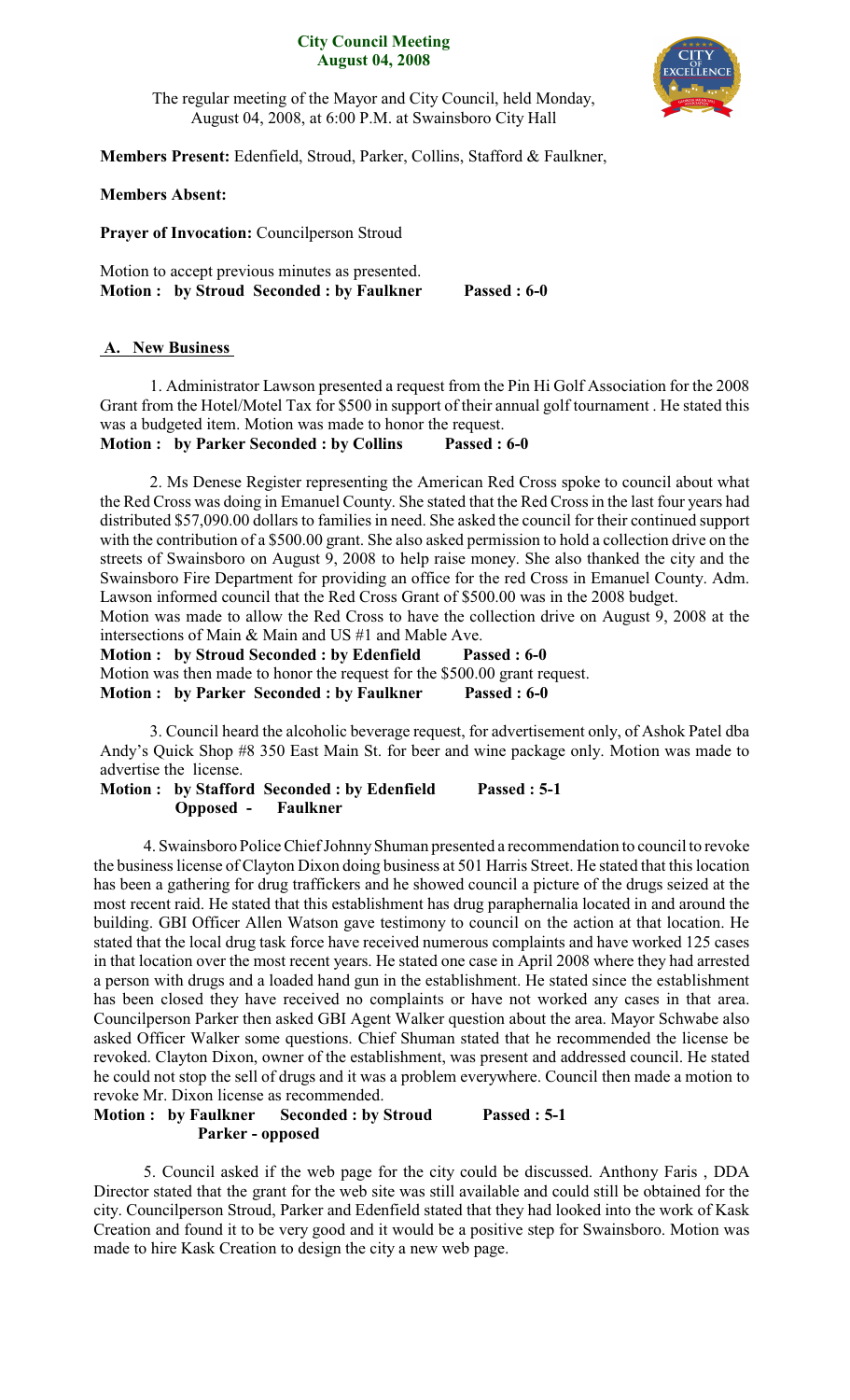## **Motion : by Parker Seconded : by Stroud Passed : 6-0**

Council also asked that a letter and proclamation thanking Dwight Watt for his years of service to the city be set.

|                                                        |                             |                             | Increase over | Percent          | Capital<br>Improvement |
|--------------------------------------------------------|-----------------------------|-----------------------------|---------------|------------------|------------------------|
| Department                                             | 2008 Budget                 | 2009 Budget                 | 2008 Budget   | Increase         | request                |
|                                                        |                             |                             |               |                  |                        |
|                                                        |                             |                             |               |                  |                        |
| Administrative Department                              | \$658,757.57                | \$673,514.45                | \$14,756.88   | 2.24%            | \$10,000.00            |
| Airport                                                | \$254,576.04                | \$258,826.04                | \$4,250.00    | 1.67%            | \$0.00                 |
| Airport - City Hangers                                 | \$23,571.04                 | \$23,571.04                 | \$0.00        | 0.00%            | \$0.00                 |
| <b>Animal Control</b>                                  | \$127,069.25                | \$131,212.53                | \$4,143.28    | 3.26%            | \$15,000.00            |
| <b>Building Department</b>                             | \$71,950.02                 | \$74,599.82                 | \$2,649.80    | 3.68%            | \$0.00                 |
| <b>Cultural Arts</b>                                   | \$201,500.00                | \$202,600.00                | \$1,100.00    | 0.55%            | \$0.00                 |
|                                                        |                             |                             | \$30,625.06   |                  | \$2,500.00             |
| Downtown Development<br><b>Hotel/Motel Tax Expense</b> | \$154,646.34<br>\$65,814.50 | \$185,271.40<br>\$92,014.50 | \$26,200.00   | 19.80%<br>39.81% | \$0.00                 |
| <b>Fire Department</b>                                 | \$789,988.98                | \$795,954.95                | \$5,965.97    | 0.76%            | \$8,100.00             |
| <b>Police Department</b>                               | \$1,381,025.83              | \$1,455,163.33              | \$74,137.50   | 5.37%            | \$10,000.00            |
| Public Works                                           | \$1,189,908.71              | \$1,189,111.40              | $$-797.31$    | $-0.07%$         | \$0.00                 |
| Sanitation & Recycle                                   |                             |                             |               |                  |                        |
| Department                                             | \$734,258.96                | \$731,881.18                | $$-2,377.78$  | $-0.32%$         | \$0.00                 |
| <b>Recreation Department</b>                           | \$720,154.20                | \$734,505.09                | \$14,350.89   | 1.99%            | \$0.00                 |
|                                                        |                             |                             |               |                  |                        |
|                                                        |                             |                             |               |                  |                        |
|                                                        |                             |                             |               |                  |                        |
|                                                        |                             |                             |               |                  |                        |
| Total                                                  | \$6,373,221.45              | \$6,548,225.72              | \$175,004.28  | 2.75%            | \$45,600.00            |
| Contingency                                            | \$3,778.30                  | \$3,154.11                  |               |                  |                        |
|                                                        |                             |                             |               | 2.73%            |                        |
| <b>Total Estimated Revenue</b>                         | \$6,376,999.75              | \$6,551,379.83              | \$174,380.08  |                  |                        |
| Contingency                                            |                             |                             |               |                  |                        |
| <b>BALANCE</b>                                         | \$0.00                      | \$0.00                      |               |                  |                        |
|                                                        |                             |                             |               |                  |                        |
|                                                        |                             |                             |               |                  |                        |
|                                                        |                             |                             |               |                  |                        |
| Water Department                                       | \$2,052,091.95              | \$2,118,793.95              | \$66,702.00   | 3.25%            |                        |
|                                                        |                             |                             |               |                  |                        |
| Water Revenue                                          | \$2,052,091.95              | \$2,118,793.95              | \$66,702.00   | 3.25%            |                        |
| <b>BALANCE</b>                                         | \$0.00                      | $$ -0.00$                   |               |                  |                        |
|                                                        |                             |                             |               |                  |                        |

6. Adm. Lawson presented the following budget as written

Adm. Lawson stated this budget could be passed without a tax millage or water rate increase. Council asked to delay the vote for two weeks until some questions were answered. A special called meeting was set for Aug 18, 2008 to discuss the budget.

# **B. Old Business**

# **C. Committee Reports**

**Police:** Councilperson Stafford presented the Police Report.

**Building and Safety**: Councilperson Faulkner had no report .

**Executive:** No Report

**Public Works:** Councilperson Collins reported everything routine.

Adm. Lawson presented some bids for lawnmower equipment as request by OMI Public Works Department. The bids were as follows;

| 1. S & N Auto Parts                                | $-$ \$3,322.50 |
|----------------------------------------------------|----------------|
| 2. Blanchard Equipment                             | $-$ \$1,927,50 |
| 3. Auto Parts & Supply                             | $-$ \$2,268.60 |
| made to accent the low hid if it met the specifica |                |

Motion was made to accept the low bid if it met the specifications. **Motion : by Faulkner Seconded : by Stroud Passed : 6-0**